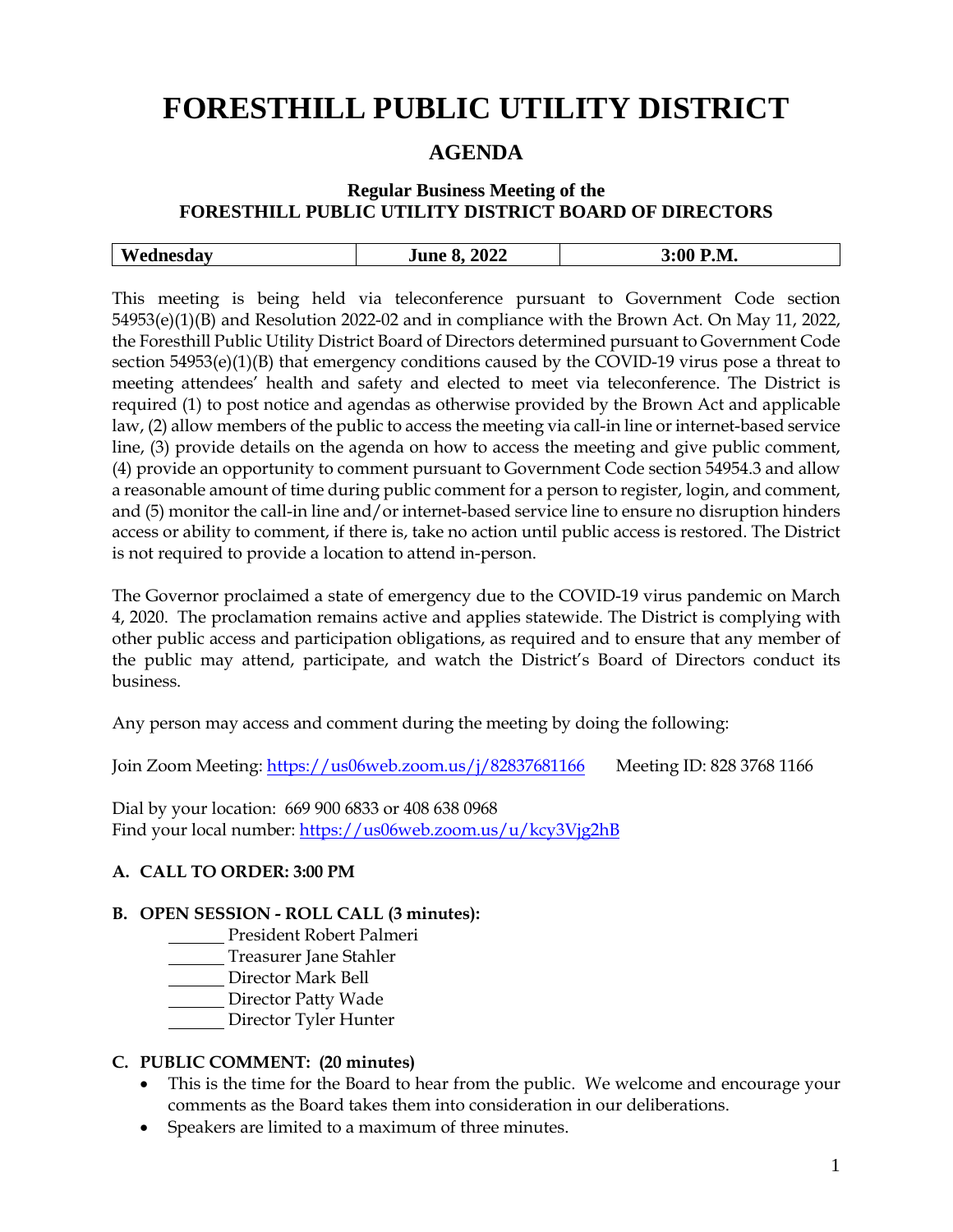- The Board may not respond to, discuss, or engage in any type of dialog regarding any public comment, however the President may direct questions to staff for a later response or future consideration by the Board.
- Appropriate and respectful language and behavior is vital to the functioning of a public meeting. We ask Board, staff, and members of the public to speak courteously and respectfully. Therefore, the Board prohibits disruptive behavior.

## **D. ACTION ITEM: (5 minutes)**

1. Make findings pursuant to Government Code section 54953(e) that a state of emergency remains active and continues to directly impact the ability of attendees to meet safely in person, such that the Board hereby renews its findings contained in Resolution No. 2022- 02 – A resolution of the Board of Directors of the Foresthill Public Utility District ratifying the proclamation of a state of emergency by Governor Gavin Newsom (March 4, 2020) as applicable in the District's jurisdiction and authorizing teleconference meetings of legislative bodies of the District pursuant to the Ralph M. Brown Act and will continue utilizing teleconference meetings pursuant to Government Code section 54953 (e).

Recommended Action: Make findings contained in Resolution No. 2022-02 and authorize teleconference meetings of legislative bodies of the District Public comment:

## **E. CLOSED SESSION: (2 hours)**

- 1. Conference with Legal Counsel Existing Litigation Subdivision (a) of Government Code Section 54956.9. Name of Case: Miner's Camp vs. Foresthill Public Utility District
- 2. Conference with Legal Counsel Existing Litigation Subdivision (a) of Government Code Section 54956.9. Name of Case: Foresthill Public Utility District Petition to State Water Resources Control Board for Extension of Water Right Permit No. 15375.
- 3. Conference with legal counsel Anticipated litigation pursuant to subdivision (b) of Section 54956.9 of the Government Code. Potential cases: One

#### **F. OPEN SESSION - ROLL CALL (Starting at 6:00 PM):**

- **President Robert Palmeri**
- **Treasurer Jane Stahler**
- Director Mark Bell
- Director Patty Wade
- Director Tyler Hunter

## **G. ANNOUNCEMENT FROM CLOSED SESSION (5 minutes)**

#### **H. PUBLIC COMMENT: (20 minutes)**

- This is the time for the Board to hear from the public. We welcome and encourage your comments as the Board takes them into consideration in our deliberations.
- Speakers are limited to a maximum of three minutes.
- The Board may not respond to, discuss, or engage in any type of dialog regarding any public comment, however the President may direct questions to staff for a later response or future consideration by the Board.